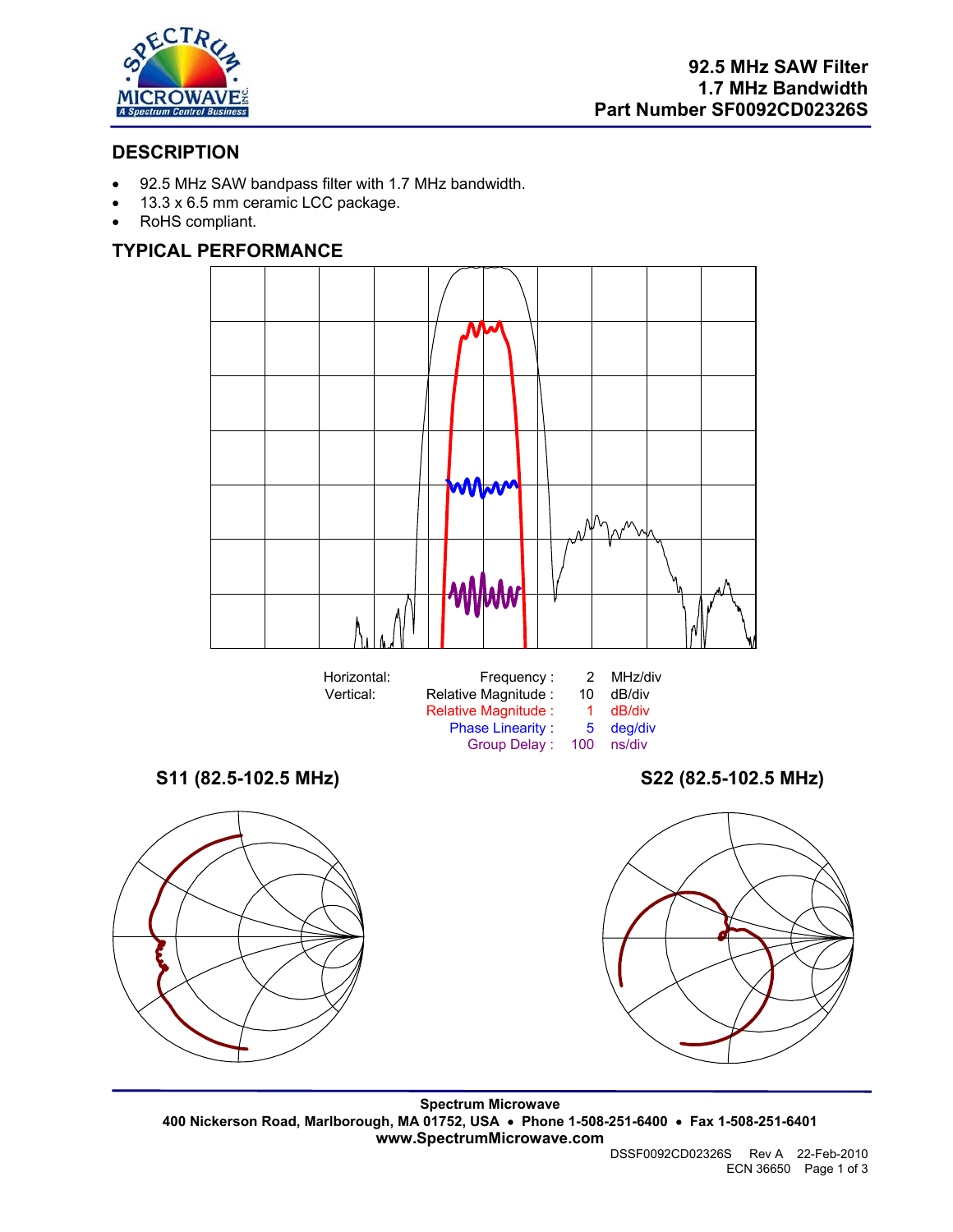

### **SPECIFICATION**

| <b>Parameter</b>                                     | <b>Min</b> | <b>LVD</b> | <b>Max</b> | <b>Units</b>    |
|------------------------------------------------------|------------|------------|------------|-----------------|
| Center Frequency (Fc) <sup>1</sup>                   |            | 92.50      |            | <b>MHz</b>      |
| Insertion Loss at 92.5 MHz                           | 17         | 18.2       | 22         | dB              |
| Amplitude Ripple (91.65 to 93.35 MHz)                |            | 0.5        | 0.7        | dB p-p          |
| Lower 0.7dB Band Edge Frequency                      |            | 91.57      | 91.65      | <b>MHz</b>      |
| Upper 0.7dB Band Edge Frequency <sup>3</sup>         | 93.35      | 93.52      |            | <b>MHz</b>      |
| Lower 15dB Band Edge Frequency <sup>3</sup>          | 90.50      | 90.63      |            | <b>MHz</b>      |
| Upper 15dB Band Edge Frequency <sup>3</sup>          |            | 94.42      | 94.50      | <b>MHz</b>      |
| Lower 40dB Band Edge Frequency <sup>3</sup>          | 89.5       | 90.1       |            | <b>MHz</b>      |
| Upper 40dB Band Edge Frequency <sup>3</sup>          |            | 94.9       | 95.5       | <b>MHz</b>      |
| Lower Sidelobe Attenuation (78-82 MHz)               | 45         | 50         |            | dB              |
| Upper Sidelobe Attenuation (97.5-122.5 MHz)          | 45         | 50         |            | dB              |
| <b>Triple Transit Suppression</b>                    | 40         | 50         |            | dB              |
| Group Delay Ripple (91.65 to 93.35 MHz) <sup>2</sup> |            | 75         | 90         | ns p-p          |
| System Source and Load Impedance                     |            | 50         |            | ohm             |
| <b>Ambient Temperature</b>                           |            | 25         |            | $\rm ^{\circ}C$ |

Notes: 1. Center Frequency: Fc = (Lower 15dB value + Upper 15dB value)/2.

2. A smoothing aperture of 150 kHz may be applied to this measurement.

3. Measured relative to the Insertion Loss Value.

#### **MAXIMUM RATINGS**

| Parameter.                         | Min | IEX. |        |
|------------------------------------|-----|------|--------|
| Storage Temperature Range          | -40 | 85   | $\sim$ |
| <b>Operating Temperature Range</b> |     |      |        |
| Input Power Level                  |     |      | dBm    |

## **MATCHING CIRCUIT**



Notes:

1. Recommend ±2% tolerance matching components. Typical Inductor Q=40.

2. Values shown are for reference only and may change depending on board layout.

**Spectrum Microwave 400 Nickerson Road, Marlborough, MA 01752, USA** • **Phone 1-508-251-6400** • **Fax 1-508-251-6401 www.SpectrumMicrowave.com** 

 $Cp2 = 56 pF$